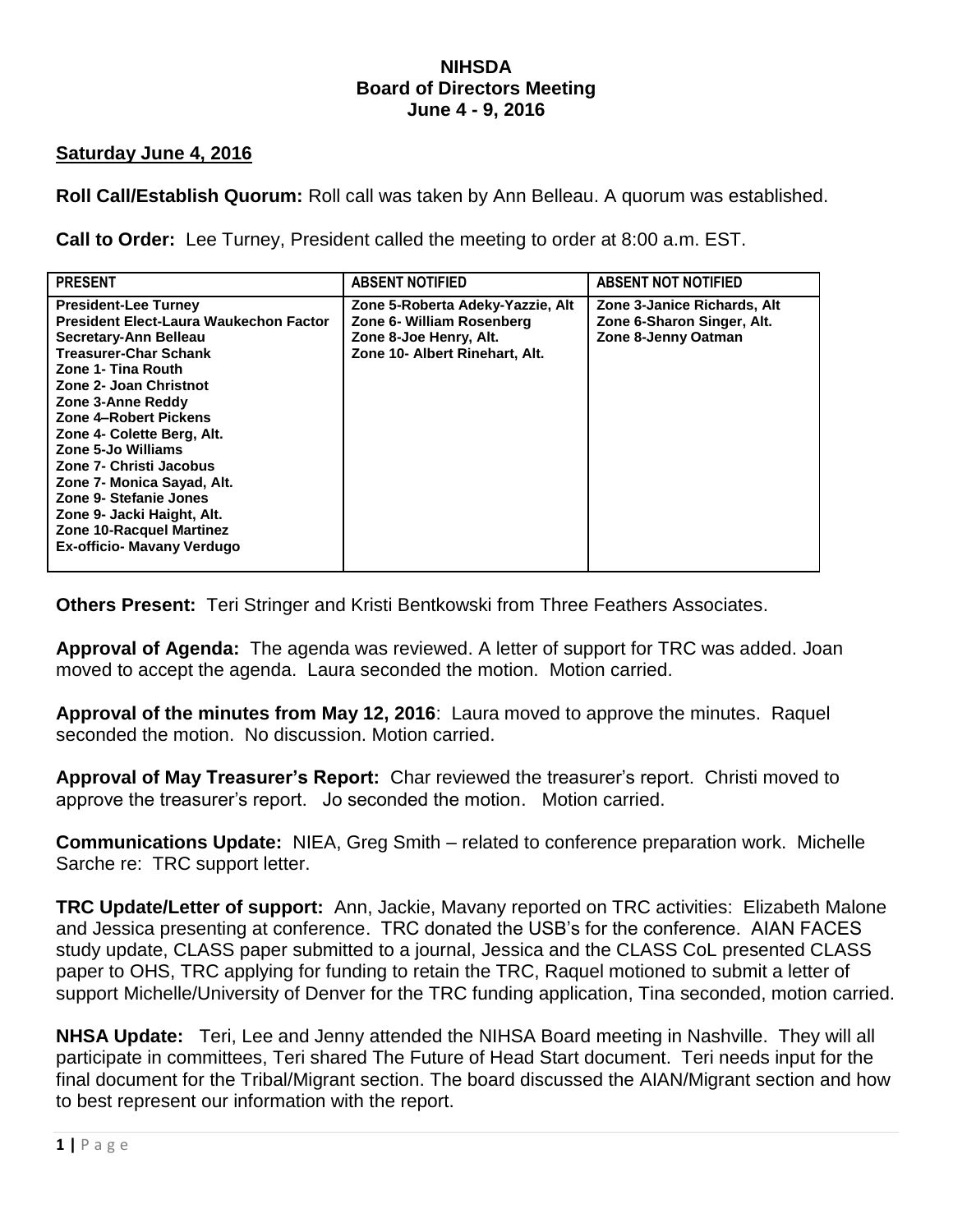**NIEA Conference Presentation:** NIHSDA has four slots at the conference (October 5-6-7-8-9-10 Grand Sierra) related to parent and community engagement, culture, transition from HS. Christi/Reno Sparks will provide meeting space for the board meeting, The four NIHSDA sponsored slots will be: An Early Childhood School Readiness Best Practices Panel - Monica/Char, Parent Engagement – Robert Fillmore, LEA Partnership – Laura, and FACES – Michelle Sarche. Mike Richardson may also present on Language Immersion.

**Seat Zone 2 Alternate - Nicole Boyd:** Joan motioned to seat Nicole from Red Cliff Head Start as the Zone 2 Alternate. Ann R. seconded. Motioned carried.

**Committee Reports:** Lee presented committee reports.

- Executive the Executive Committee met to work on the June board meeting agenda, the annual report to membership, public policy forum panel which board members will participate, AIAN fact sheet for the policy forum, higher education collaboration with AIHEC, NCAI collaboration with tribal leadership, NIHSDA mission, purpose, principles, and vision, strategic planning. Teri will contact the previous planner for a proposal for the strategic planning session during the October meeting.
- Advocacy the committee did not meet but worked on the policy agenda, packet for people attending policy forum and Hill visits. Jackie discussed her Tribe is interested in selfgovernance provisions for Head Start. Re-visit the eligibility barriers due to the income guidelines (i.e. tribes can't serve tribal members that are over-income before a low income non-tribal family) and can only serve them if there is another non-tribal program within the service area.
- Membership cancelled due to face to face meeting. The membership by zone report shows we have some recruitment work to do. Current membership is 51% (typical for this time of year), reminds will go out after conference. Board members need to follow-up with programs after conference. The committee will discuss the membership structure to possibly include management staff or parents on affiliate groups or other committee work or networking opportunities without changing the membership structure. The committee will look at a tiered membership dues structure.
- Governance chapter 5 no changes, board recruitment materials, elections for even zones.
- Finance discussed ideas for sales for the remainder of the year. Clings, buttons, bumper sticker, magnets.
- Education conference planning work, discussed webinars (Vince Community Assessment, Other requirements of the 5 year grant).

Laura moved to approve all committee reports. Stefanie seconded the motion. No discussion. Motion carried.

## **Sunday June 5, 2016**

**Education Policy Forum – Cultural Sharing:** Review of the policy forum agenda.